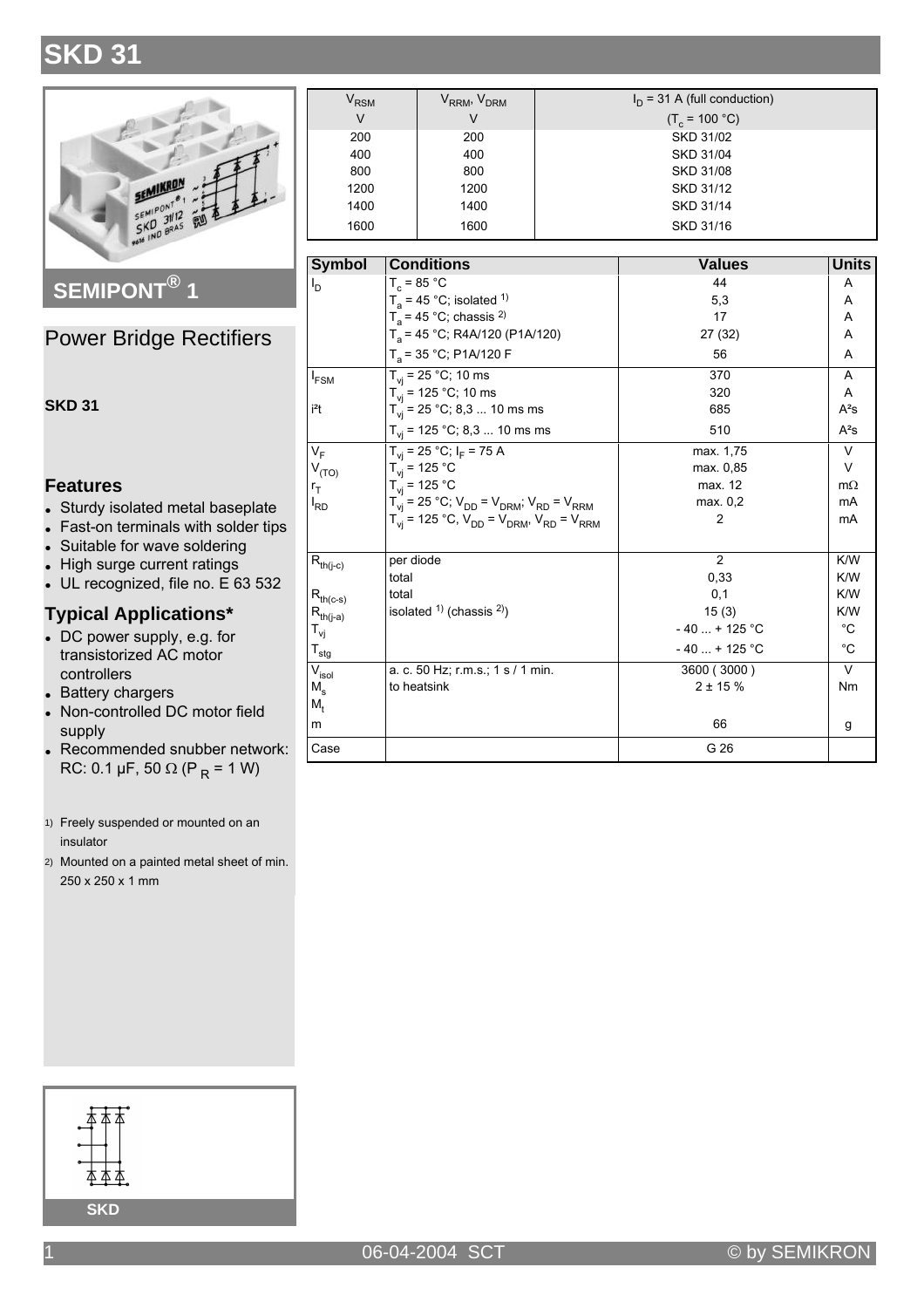### **SKD 31**